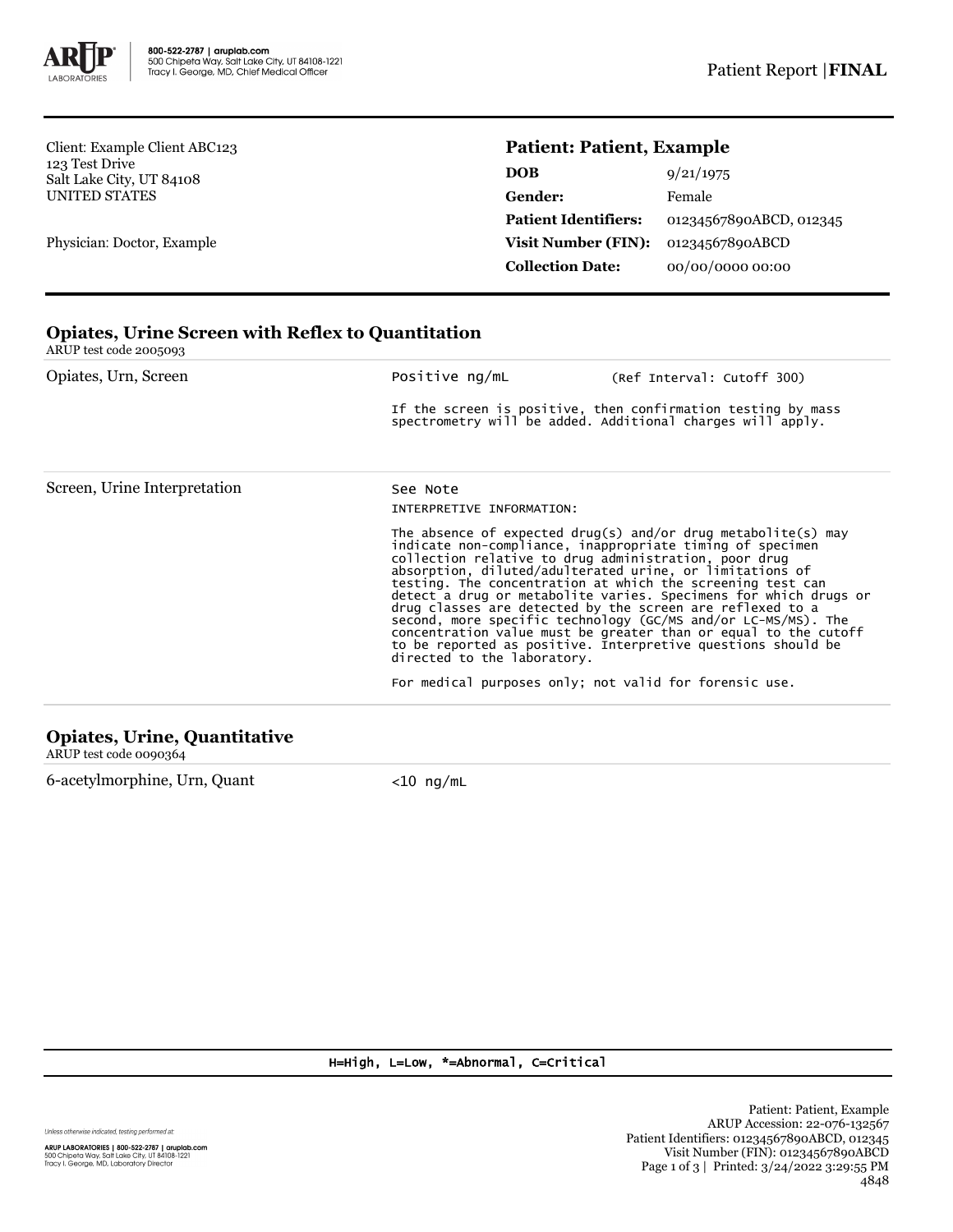

|                            | H=High, L=Low, *=Abnormal, C=Critical                                                                                                                                                                                                                                                                                                                                                                                                                                                                                                                                                                                                                                                                                      |
|----------------------------|----------------------------------------------------------------------------------------------------------------------------------------------------------------------------------------------------------------------------------------------------------------------------------------------------------------------------------------------------------------------------------------------------------------------------------------------------------------------------------------------------------------------------------------------------------------------------------------------------------------------------------------------------------------------------------------------------------------------------|
| Noroxycodone, Urn, Quant   | $<$ 20 ng/mL                                                                                                                                                                                                                                                                                                                                                                                                                                                                                                                                                                                                                                                                                                               |
|                            | Norhydrocodone is a metabolite of hydrocodone; consistent with<br>use of a drug containing hydrocodone. Hydrocodone may also be a<br>metabolite of codeine, or an impurity of oxycodone.                                                                                                                                                                                                                                                                                                                                                                                                                                                                                                                                   |
| Norhydrocodone, Urn, Quant | 913 $ng/mL$                                                                                                                                                                                                                                                                                                                                                                                                                                                                                                                                                                                                                                                                                                                |
| Morphine, Urn, Quant       | $<$ 20 ng/mL                                                                                                                                                                                                                                                                                                                                                                                                                                                                                                                                                                                                                                                                                                               |
| Hydromorphone, Urn, Quant  | 24 $ng/mL$<br>Consistent with metabolism of hydrocodone. May also reflect<br>independent use of a drug containing hydromorphone. Low<br>concentrations may reflect impurity of another drug such as<br>oxymorphone.                                                                                                                                                                                                                                                                                                                                                                                                                                                                                                        |
| Hydrocodone, Urn, Quant    | $153$ ng/mL<br>Consistent with use of a drug containing hydrocodone. Low<br>concentrations may reflect impurity of another drug such as<br>oxycodone or hydromorphone.                                                                                                                                                                                                                                                                                                                                                                                                                                                                                                                                                     |
| Codeine, Urn, Quant        | $<$ 20 ng/mL                                                                                                                                                                                                                                                                                                                                                                                                                                                                                                                                                                                                                                                                                                               |
|                            | or limitations of testing. All drug analytes covered are in the<br>non-glucuronidated (free) forms. The concentration value must be<br>greater than or equal to the cutoff to be reported as positive.<br>A very small amount of an unexpected drug analyte in the<br>presence of a large amount of an expected drug analyte may<br>reflect pharmaceutical impurity. Interpretive questions should<br>be directed to the laboratory.<br>This test was developed and its performance characteristics<br>determined by ARUP Laboratories. It has not been cleared or<br>approved by the US Food and Drug Administration. This test was<br>performed in a CLIA certified laboratory and is intended for<br>clinical purposes. |
|                            | Identification of specific drug(s) taken by specimen donor is<br>problematic due to common metabolites, some of which are<br>prescription drugs themselves. The absence of expected drug(s)<br>$and/or$ drug metabolite(s) may indicate non-compliance,<br>inappropriate timing of specimen collection relative to drug<br>administration, poor drug absorption, diluted/adulterated urine,                                                                                                                                                                                                                                                                                                                                |
|                            | 6-acetylmorphine<br>$10 \text{ nq/mL}$<br>For medical purposes only; not valid for forensic use.                                                                                                                                                                                                                                                                                                                                                                                                                                                                                                                                                                                                                           |
|                            | Spectrometry<br>Positive cutoff: 20 ng/mL except as specified below                                                                                                                                                                                                                                                                                                                                                                                                                                                                                                                                                                                                                                                        |
|                            | Methodology: Quantitative Liquid Chromatography-Tandem Mass                                                                                                                                                                                                                                                                                                                                                                                                                                                                                                                                                                                                                                                                |
|                            | INTERPRETIVE INFORMATION: Opiates, Urine,<br>Ouantitative                                                                                                                                                                                                                                                                                                                                                                                                                                                                                                                                                                                                                                                                  |

Unless otherwise indicated, testing performed at:

Patient: Patient, Example ARUP Accession: 22-076-132567 Patient Identifiers: 01234567890ABCD, 012345 Visit Number (FIN): 01234567890ABCD Page 2 of 3 | Printed: 3/24/2022 3:29:55 PM 4848